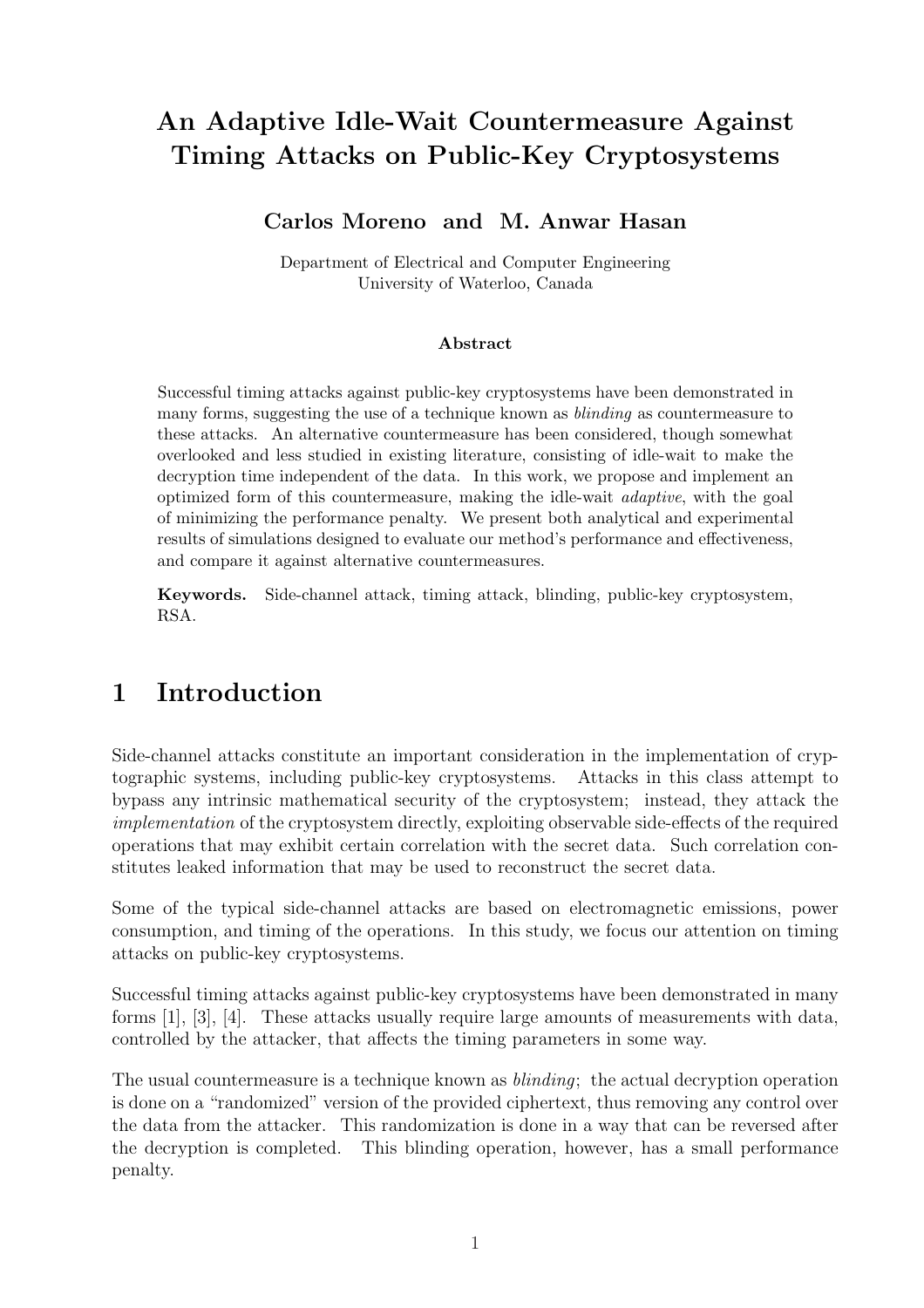An alternative countermeasure consists of making the time of decryption operations independent of the data through a delay in the form of an idle wait after the decryption operation has been completed. Though this technique has been suggested in the existing literature, it has not been as well studied as other countermeasures. From the point of view of performance, this idle-wait technique has a subtle potential advantage, due to the fact that once the CPU is no longer executing a decryption operation, it is available for other tasks to be executed, since the idle wait allows for concurrent tasks to proceed [9]. It also has a potential advantage in applications where power consumption is critical, such as battery-powered devices. This is due to the fact that the performance penalty in this case does not come in term of actual processing, and thus power consumption is reduced, compared to other countermeasures.

In this study, we propose and implement an optimized form of this countermeasure, making the idle-wait adaptive, with the goal of minimizing the performance penalty. As part of our study, we evaluate, through simulations, the effectiveness of our proposed technique in terms of performance penalty, verifying that our solution exhibits a smaller performance penalty than the usual blinding countermeasure. Though the countermeasure is in principle valid for most public-key cryptosystems, our experimental setup is focused on RSA decryption operations.

The remaining of this report proceeds as follows: we start by presenting a brief overview of background information, including timing attacks and known countermeasures; we then describe our proposed idle-wait countermeasure and its implementation, presenting some analytical evidence of its effectiveness; finally, we describe our experimental setup and present our results, followed by a brief discussion and suggested work.

# 2 Timing Attacks on RSA Decryption Operations

The main idea behind side-channel attacks on the timing of RSA decryption operations is the relationship between the data involved in the operations and the variations in the execution time. This data includes both the cryptosystem's parameters — in particular, the secret parameters — and the ciphertext being decrypted.

Depending on the implementation, the cryptosystem's secret parameters may include the decryption exponent d, or the modulus prime factorization, p and q. This depends mainly on the types of optimizations used  $-$  e.g., straightforward square-and-multiply vs. Montgomery modular multiplication and the Chinese Remainder Theorem (CRT) to execute two exponentiations modulo each of the factors [7]. It will be clear that the idea presented in this study applies to all of those cases, even if the demonstration presented is for OpenSSL [13].

In most cases, timing attacks use statistical processing on a large number of decryption operations with data controlled by the attacker; this is the case due to two main reasons: the attacker usually has no access to timing measurements of the intermediate operations, and the total amount of time is approximately the same for every decryption. By using statistical processing, the attacker can accurately measure the small variations caused by the data (the ciphertexts). A second reason is that the use of statistical techniques makes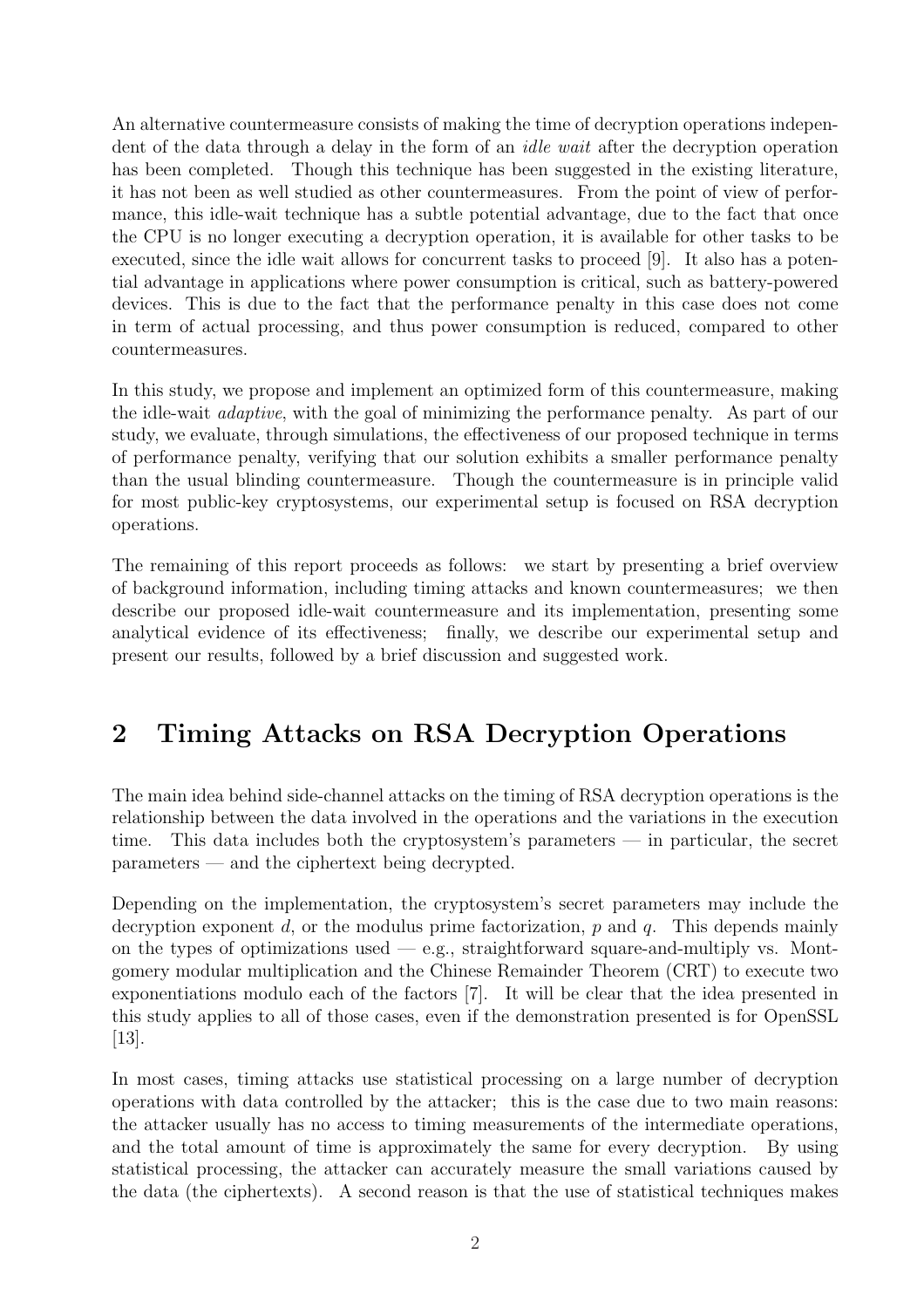it possible for the attack to get around measurement errors and various random delays contributing to the timing of the operation that are beyond the attacker's control.

Specific attacks are designed for different implementations of the decryption operation; for the general case where modular exponentiations are implemented as a straightforward squareand-multiply, Paul Kocher [1] describes an approach based on guessing one bit at a time, and measuring the variance in the difference between the times measured for the actual decryption operation and the operation "mimicked" by the attacker; when the bit is guessed correctly, we have one additional iteration where both systems are working with the same data, and thus, the measured variance is lower, allowing the attacker to validate the guess for each bit of the decryption exponent.

Schindler [3] presented a more specific timing attack, applicable to implementations that use Montgomery exponentiations combined with the Chinese Remainder Theorem optimization for RSA decryptions. The attack exploits a measurable difference in the decryption time when the ciphertext is close to a multiple of either  $p$  or  $q$ . This attack was later refined and demonstrated by Brumley and Boneh [4], presenting a successful timing attack on OpenSSL [13], a real-world cryptographic system that is widely used for Internet applications — they showed that these attacks can be effective even when applied to a remote system over the Internet.

An important common theme in these attacks is the ability on the part of the attacker to measure statistical parameters from the collected measurements of the decryption time over a somewhat long period of time, with data controlled by the attacker.

## 2.1 Standard Countermeasure

The usually recommended countermeasure is a technique called *blinding*, in which the ciphertext is "randomized" before being decrypted. In the case of RSA, with ciphertext y (corresponding to a plaintext x), this operation is done by choosing a random number  $r_b$  and obtaining a randomized ciphertext  $y' = y \cdot r_b^e$ . This y' is then decrypted — we observe that any timing characteristics are now a function of  $y'$ , over which the attacker has no control or even knowledge.

When decrypting y', we obtain  $x' = (y')^d = (y \cdot r_b^e)^d = y^d \cdot r_b^e = x \cdot r_b$ . Since we chose  $r<sub>b</sub>$ , we compute its inverse mod m so that we can obtain x (the actual, correct result of the decryption for the supplied ciphertext).

As a slight optimization, it is suggested that the "random" values be obtained by squaring the previous ones modulo  $m$  — from the point of view of the attacker, this can not be distinguished from using true random values. Thus,  $r_b$ ,  $r_b^e$ , and  $r_b^{-1}$  $b^{-1}$  are precomputed, and with every decryption operation, simply square  $r_b^e$  and  $r_b^{-1}$  — the resulting squares still have the property that when  $r_b^e$  is decrypted, it produces the inverse of the other value. Even with this optimization, this countermeasure has a performance penalty.

## 2.2 Idle-Wait Countermeasures

An alternative countermeasure consists of making the decryption time constant through an idle wait ([4] suggests this as a possibility, though not the preferred defense). The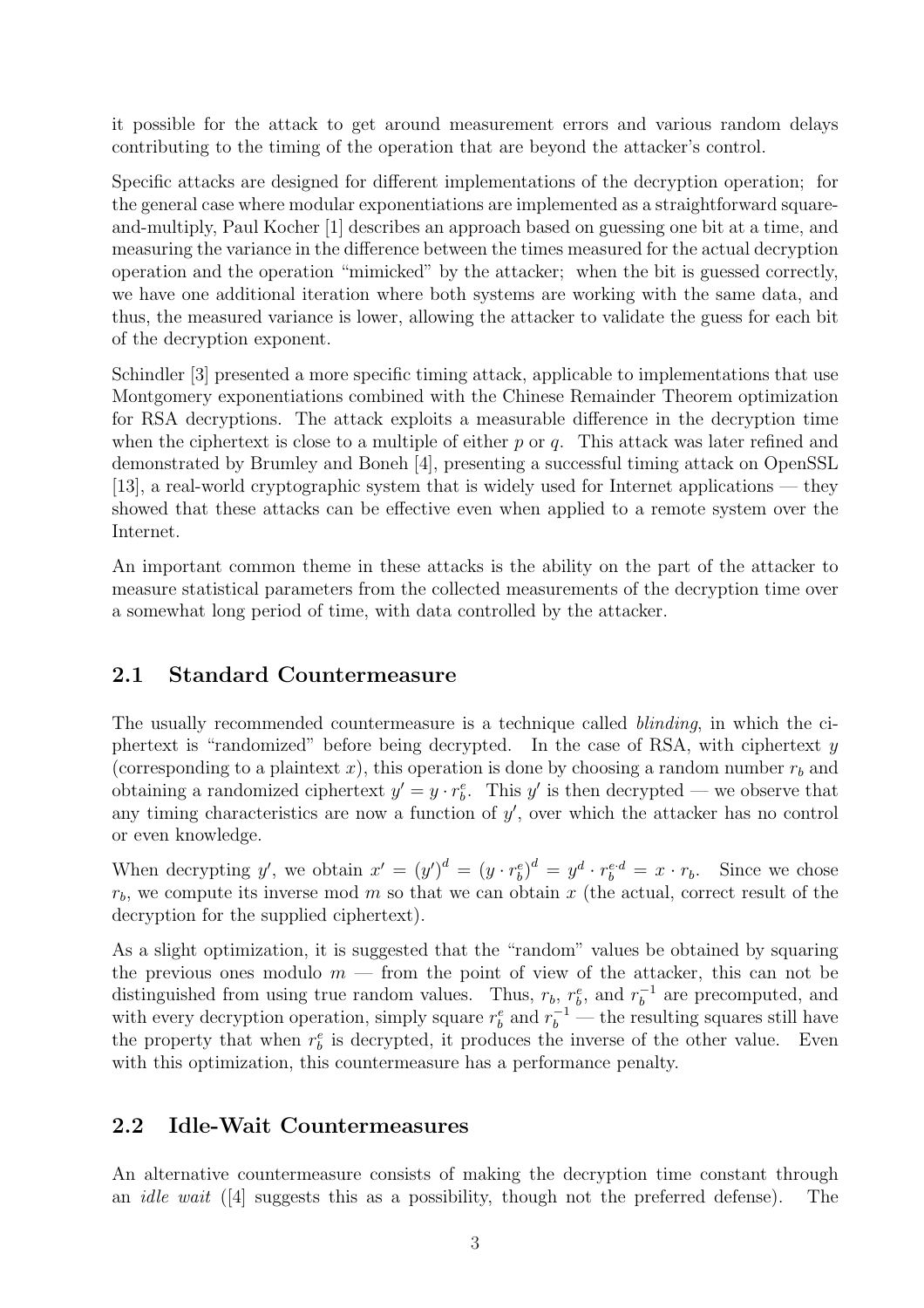idea is that after completing the decryption operation, the system would not hand out the result immediately (which would reveal the duration of the decryption); instead, the system would wait an additional amount of time, so that the *total* observed decryption time is fixed, regardless of the ciphertext being decrypted.

This idle-wait solution has a subtle additional advantage, overlooked in previous studies: being idle wait, as soon as the actual processing part of the decryption is finished, the processor is now free, and if the system has other concurrent tasks that require use of the CPU, they can proceed. This is clearly not the case when using blinding, in which the performance penalty comes in terms of additional actual processing that prevents other tasks from proceeding. Even in cases where multitasking is not an important factor, the fact that idle-wait countermeasures involve a lower amount of actual processing still represent an advantage in terms of power consumption, which could be an important factor on batterypowered devices.

## 3 Adaptive Idle-Wait Countermeasure

In principle, for an idle-wait countermeasure to be effective, every decryption time must be extended (through the idle-wait) so that the total time exceeds (or at least matches) the decryption time for any other ciphertext. That is, if  $T_{D_i}$  denotes the decryption time for ciphertext i, and  $T_{W_i}$  denotes the amount of idle-wait applied after decryption of ciphertext i, then it should hold that

$$
T_{D_i} + T_{W_i} \geq T_{D_j} \quad \forall \ i, j
$$

Clearly, the use of idle-wait introduces a performance penalty (putting aside the multitasking aspect, as mentioned in §2.2). However, as this study will show, the performance penalty of idle-wait countermeasures may be comparable and even smaller than that of blinding; not necessarily for all implementations, but we show that this is the case for OpenSSL's RSA implementation.

Additional performance gain can be obtained through an optimized version of this countermeasure. The basic idea for the optimized countermeasure is to try to keep the extra delay (the idle wait) to a minimum, while still hiding any variance or useful patterns in the execution time.

Let  $T$  denote the target execution time (i.e., the total observed time, including the decryption time and the idle-wait time). The intuition is that it suffices that the target execution time T be greater than the execution time for *most* ciphertexts. Thus, we can make the parameter  $T$  adaptive with respect to the observed execution times of the ciphertexts, making it converge to a target value, as a function of the collected statistics of the measured decryption times. After the system has been operating for a while, this parameter will remain virtually constant. This value is specified as a target percentile, which can be an adjustable configuration parameter. This approach is described in the next section.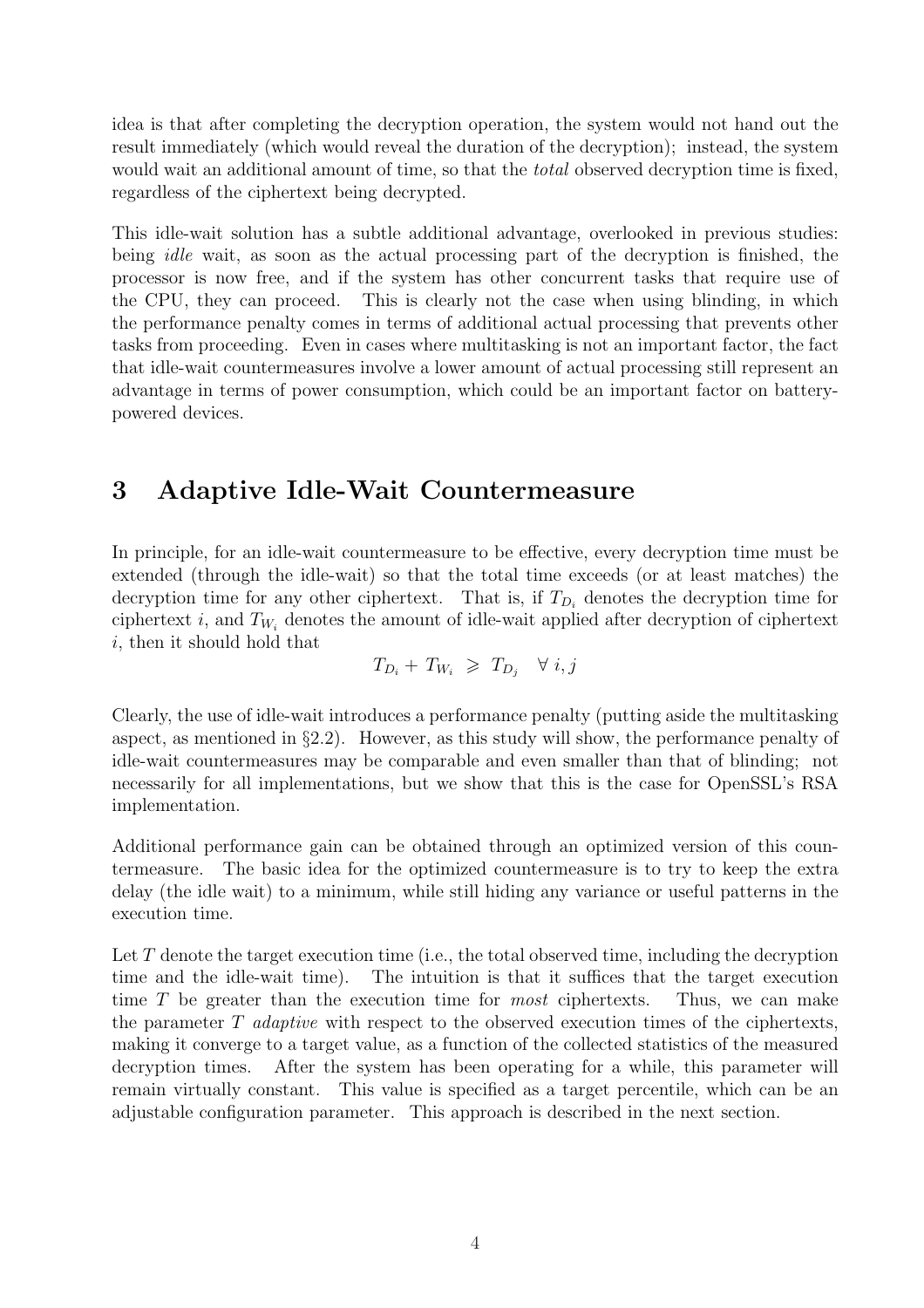## 3.1 Decryption Time Controlled by Target Percentile

We now explore the alternative of making the parameter  $T$  converge to a particular percentile of the decryption time. For example, we could require that  $T$  corresponds to percentile 99, such that only 1% of ciphertexts produce a decryption time that exceeds the value of  $T$ . In other words, we set the value of T such that  $F(T) = 0.99$ , where  $F(\cdot)$  is the Cumulative Distribution Function (CDF) of the random variable representing the actual decryption time.

Since we do not have a priori knowledge or an analytical description of the CDF of the decryption time, we use the decryption times of the requested operations to make the value of T converge to the specified target. Many approaches can be used for this, including the "brute force" solution of storing all decryption times in an ordered sequence, to choose the value  $T$  corresponding to the given percentile. This, of course, would be unacceptably inefficient in most cases.

We now present our proposed approach — a somewhat heuristic method which we believe is appropriate for this scenario, given that it is simple to implement and efficient; our results show that the method converges rather rapidly to the target percentile.

The idea is loosely based on the Newton-Raphson method for solving single-variable equations [12]; the equation in our case is  $F(T) = P$ , where we are trying to solve for the unknown T given the target percentile  $P^{-1}$ . Unlike in the Newton-Raphson method, we can not compute the value of the function or its derivative; instead, we use the numerical approximations given by the statistics collected from the decryption times. In particular, we count the total number of decryptions, and count the number of instances in which the decryption time was below our current approximation of T, denoted  $T_k$  (value of T at iteration k). This gives us an approximation for the value of  $F(T_k)$ . To approximate the derivative, we use two additional thresholds, closely surrounding the value of T (for example, if we have a target percentile of 99, then we could use thresholds corresponding to percentiles 98.5 and 99.5). These thresholds are denoted  $H_k$  (High threshold value at iteration k) and  $L_k$  (Low threshold value at iteration k), and we count the number of instances in which the decryption time was below each of these thresholds, to obtain approximations for  $F(L_k)$  and  $F(H_k)$ . The approximation for the derivative at  $T_k$  is given by the slope of the straight line between these two surrounding thresholds, with which we obtain our iterative update formula for T:

$$
T_{k+1} = T_k + \frac{(F_T - \hat{F}(T_k))(H_k - L_k)}{\hat{F}(H_k) - \hat{F}(L_k)}
$$
(1)

where  $F_T$  denotes the target percentile (e.g., 0.995), and  $\hat{F}$  denotes the approximation for F (given the count of instances for which the decryption time has been below the given argument).

Since the thresholds  $H$  and  $L$  are also the values corresponding to given percentiles, we also work with approximations for those, and thus, we need to update them as well. The approximation for the derivative at those values is given by the straight line going from each of those points and the point at  $T_k$ , with which we obtain the iterative update formulas for

 $\overline{1}$  For simplicity, whenever a percentile is needed for formulas or derivations, we use a CDF value between 0 and 1 as a percentile — as opposed to a value between 0 and 100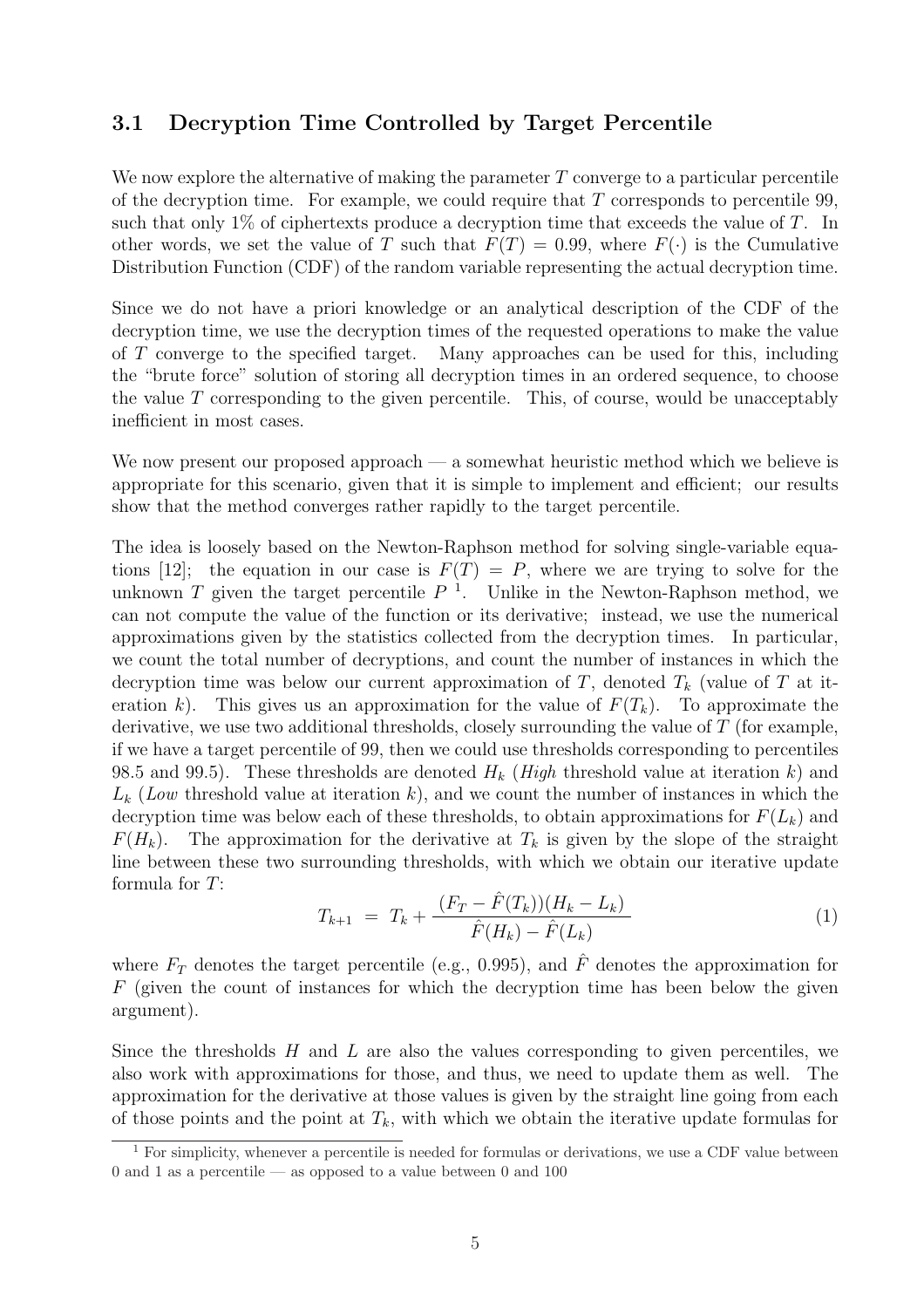these thresholds:

$$
L_{k+1} = L_k + \frac{(F_{T_L} - \hat{F}(L_k))(T_k - L_k)}{\hat{F}(T_k) - \hat{F}(L_k)}
$$
\n(2)

$$
H_{k+1} = H_k + \frac{(F_{T_H} - \hat{F}(H_k))(H_k - T_k)}{\hat{F}(H_k) - \hat{F}(T_k)}
$$
\n(3)

Like in the Newton-Raphson method, we require an initial estimate not far from the real solution to ensure convergence [12]. In our case, this estimate can be easily obtained by storing all decryption times for an initial sequence of operations; by collecting the first, say, 1000 or 10000 values of decryption times, we can sort them and determine the required percentile approximations. Alternatively, to avoid any storage overhead, one could assume a normal distribution and estimate the average from an initial sequence of values (simply accumulate and count, to avoid using any storage); then, with the average, estimate the variance from a second sequence of values (again, accumulating and counting, avoiding storage). From these two parameters, we obtain an approximation for any required target percentile [11].

#### 3.2 Resistance to Any Possible Timing Attacks

Clearly, if the target percentile is set to 100, then the countermeasure will defeat any timing attacks — known or otherwise. This follows directly from the fact that timing measurements in such case only reveal a constant value added to random measurement noise, both of which are independent of the ciphertext and the decryption key. As our results show, a setup using percentile 100 is feasible at a performance penalty comparable to that incurred by blinding in OpenSSL. This result validates the idea of idle-wait as countermeasure to timing attacks, and also provides a conservative setup for our proposed method.

Better performance can be obtained if we want to defend against specific timing attacks that are known, and for which a given percentile could be sufficient to hide all the timing information that the specific attack requires. We will show an example of this scenario  $(\S4.3)$ , in which we experimentally verify that our method, with a percentile below 100, defeats the attack presented in [4].

#### 3.3 Effect on Attacks Based on Mutual Information Analysis

In this section, we discuss the effect of our countermeasure on a broad class of attacks, based on Mutual Information Analysis [5], [6]. We will evaluate the decrease of mutual information between the data producing the leakage and the measurement taken through the side channel (decryption time, in this case) in the presence of our countermeasure.

Let X denote the measurement taken by the attacker with no countermeasure present, and let Y denote the data producing the leakage to the side-channel; the mutual information is given by

$$
I(X;Y) = H(X) - H(X | Y)
$$

where  $H(\cdot)$  denotes the entropy of the given variable [8].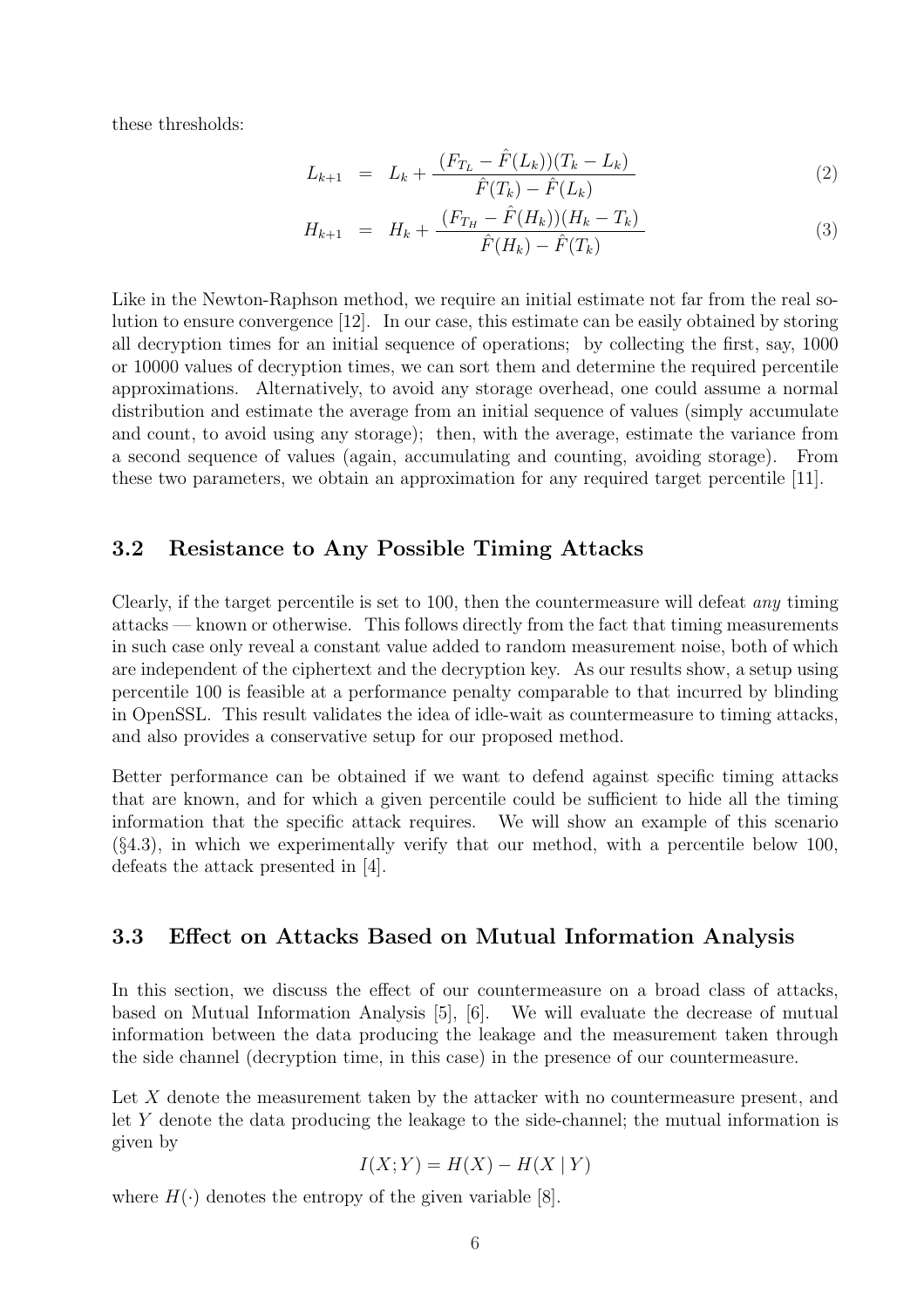If we assume both X and  $X | Y$  to follow normal distributions, we can obtain the associated entropies. Let  $X \sim \mathcal{N}(\mu, \sigma^2)$ , with probability density function denoted  $\Phi(x)$ . Then,

$$
H(X) = -\int_{-\infty}^{\infty} \Phi(x) \ln \Phi(x) dx
$$
  
\n
$$
= -\int_{-\infty}^{\infty} \frac{1}{\sqrt{2\pi\sigma^2}} e^{-\frac{(x-\mu)^2}{2\sigma^2}} \ln \left( \frac{1}{\sqrt{2\pi\sigma^2}} e^{-\frac{(x-\mu)^2}{2\sigma^2}} \right) dx
$$
  
\n
$$
= \int_{-\infty}^{\infty} \frac{1}{\sqrt{2\pi\sigma^2}} e^{-\frac{(x-\mu)^2}{2\sigma^2}} \left( \frac{1}{2} \ln (2\pi\sigma^2) + \frac{(x-\mu)^2}{2\sigma^2} \right) dx
$$
  
\n
$$
= \frac{\ln (2\pi\sigma^2) + 1}{2}
$$
 (4)

Let  $X_p$  denote the measurement with the countermeasure present at percentile p. We evaluate its entropy; in this case, the integral is evaluated from T to  $\infty$ , where T is the evaluate its entropy; in this case, the integral is evaluated from 1 to threshold corresponding to percentile p, and thus  $\int_T^{\infty} \Phi(x) dx = 1 - p$ 

$$
H(X_p) = -\int_T^{\infty} \Phi(x) \ln \Phi(x) dx = \int_T^{\infty} \Phi(x) \left( \frac{1}{2} \ln (2\pi\sigma^2) + \frac{(x - \mu)^2}{2\sigma^2} \right) dx
$$
  

$$
= \frac{\ln (2\pi\sigma^2)}{2} \int_T^{\infty} \Phi(x) dx + \frac{1}{2\sigma^2} \int_T^{\infty} (x - \mu)^2 \Phi(x) dx
$$
  

$$
= \frac{\ln (2\pi\sigma^2)}{2} (1 - p) + \frac{1}{2\sigma^2} \int_T^{\infty} (x - \mu)^2 \Phi(x) dx
$$
(5)

We apply integration by parts to the integral in Eq. (5), with  $f(x) = (x - \mu)$  and  $g'(x) =$  $(x - \mu)\Phi(x) \Rightarrow g(x) = -\sigma^2\Phi(x)$ , to obtain

$$
\int_{T}^{\infty} (x - \mu)^{2} \Phi(x) dx = -\sigma^{2} (x - \mu) \Phi(x) \Big|_{T}^{\infty} + \sigma^{2} \int_{T}^{\infty} \Phi(x) dx
$$

$$
= \sigma^{2} (T - \mu) \Phi(T) + \sigma^{2} (1 - p)
$$
(6)

Combining equations  $(4)$ ,  $(5)$ , and  $(6)$ , we finally obtain

$$
H(X_p) = \frac{\ln(2\pi\sigma^2)}{2}(1-p) + \frac{1}{2}(1-p) + \frac{1}{2}(T-\mu)\Phi(T)
$$
  
=  $(1-p)H(X) + \frac{1}{2}(T-\mu)\Phi(T) \approx (1-p)H(X)$  (7)  
=  $O(Te^{-T^2})$ 

Following a similar analysis, we obtain  $H(X_p | Y) \approx (1-p)H(X | Y)$ ; even though the threshold for the given percentile is not necessarily the same, we expect it to be approximately the same in the general case <sup>2</sup> . This means that

$$
I(X_p;Y) \approx (1-p)H(X) - (1-p)H(X | Y) = (1-p)I(X;Y)
$$

<sup>&</sup>lt;sup>2</sup>Otherwise, we would be talking about a much more specific attack, and thus this analysis does not apply; for such cases, the countermeasure can still be used, adjusting the percentile to the appropriate level (see §4.3 for an example).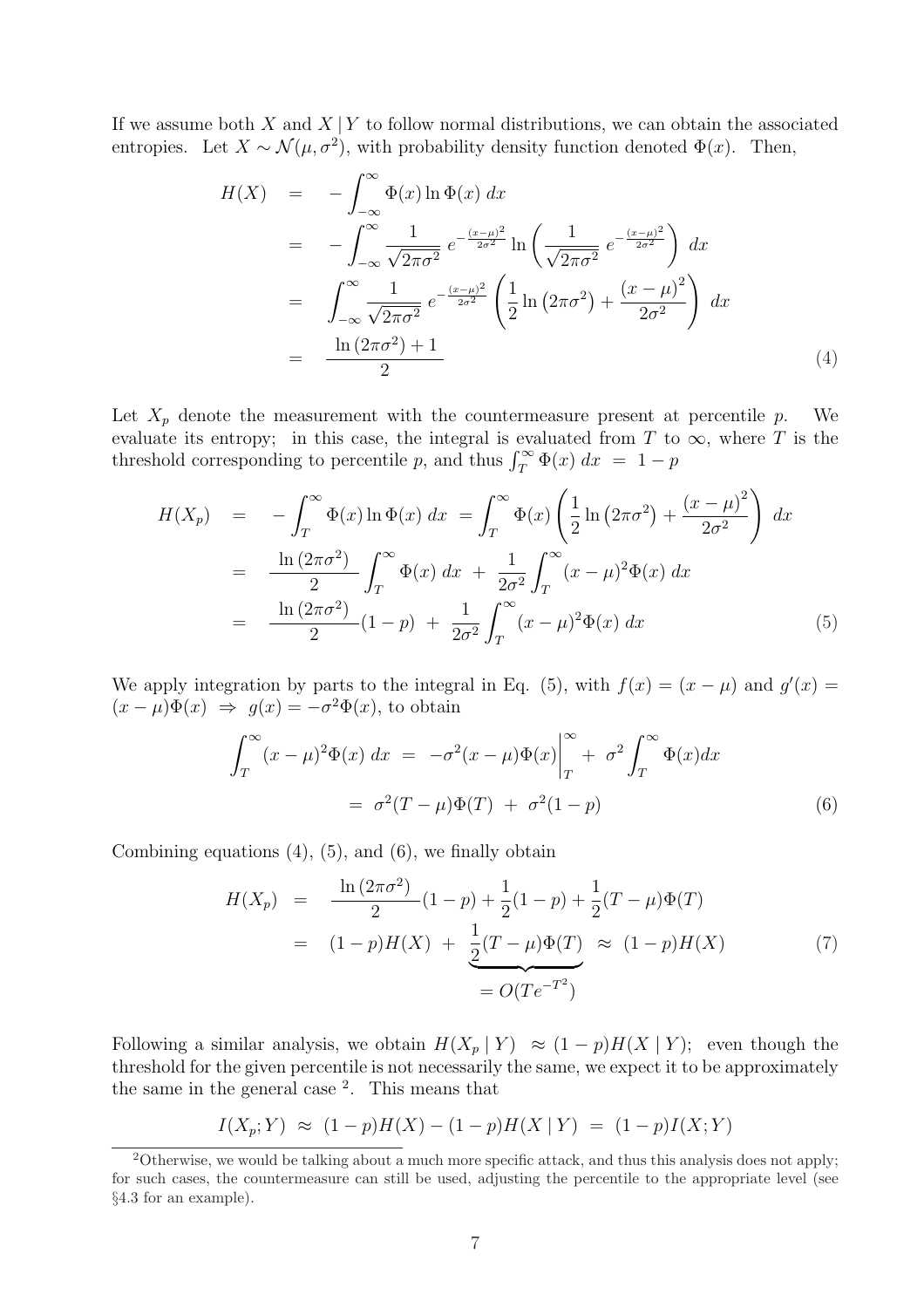That is, in the general case, the countermeasure with target percentile p leads to a reduction of the mutual information by a factor close to  $1 - p$ . We recall that p is in principle chosen to be a value close to 1, and thus  $1 - p$  is a small value. This means that we can expect any attacks based on Mutual Information Analysis to be slowed down by a reasonably large factor for a typical value of p.

### 3.4 A Note on Implementing Idle-Wait Countermeasures

A naively implemented idle-wait countermeasure could be vulnerable to attacks that could entirely bypass the idle-wait. Indeed, as mentioned in §2.2, as soon as a decryption is completed, the processor is now free, and thus available for other (concurrent) tasks to proceed; if these tasks involve decryption operations requested concurrently by the attacker, then it would be possible to measure the time from the beginning of one operation to the beginning of the next operation, revealing the actual processing time, and thus entirely bypassing the idle-wait.

Figure 1 demonstrates this aspect — solid lines denote an active decryption operation (i.e., processing is taking place); dashed lines indicate an idle wait, and crosses indicate that the decryption operation is ready to begin, but can not yet, since the processor is being used by another concurrent operation.



We clearly see that, as long as the system is flooded with requests, so that at all times there is one decryption operation taking place (assuming a single-processor), then the sum of the frequencies of operations measured at each thread of execution is the frequency of execution of the operations, or throughput. Given  $N_T$  threads of concurrent execution, let f be the total frequency or throughput,  $N$  the total number of decryptions executed,  $f_i$  the frequency of decryption executions at thread  $i$ ,  $N_i$  the number of decryptions completed by thread  $i$ , and  $T_D$  the time it takes for all threads to complete. Then

$$
f = \frac{N}{T_D} = \frac{1}{T_D} \sum_{i=1}^{N_T} N_i = \sum_{i=1}^{N_T} \frac{N_i}{T_D} = \sum_{i=1}^{N_T} f_i \tag{8}
$$

This allows us to determine the decryption time  $t$  (the actual time of execution, not including the idle-wait stage) given the measurements  $t_i$  for each thread i (notice that  $t_i$  does include the decryption time and the idle-wait):

$$
t = \frac{1}{f} = \frac{1}{\sum_{i=1}^{N_T} f_i} = \frac{1}{\sum_{i=1}^{N_T} \frac{1}{t_i}}
$$
(9)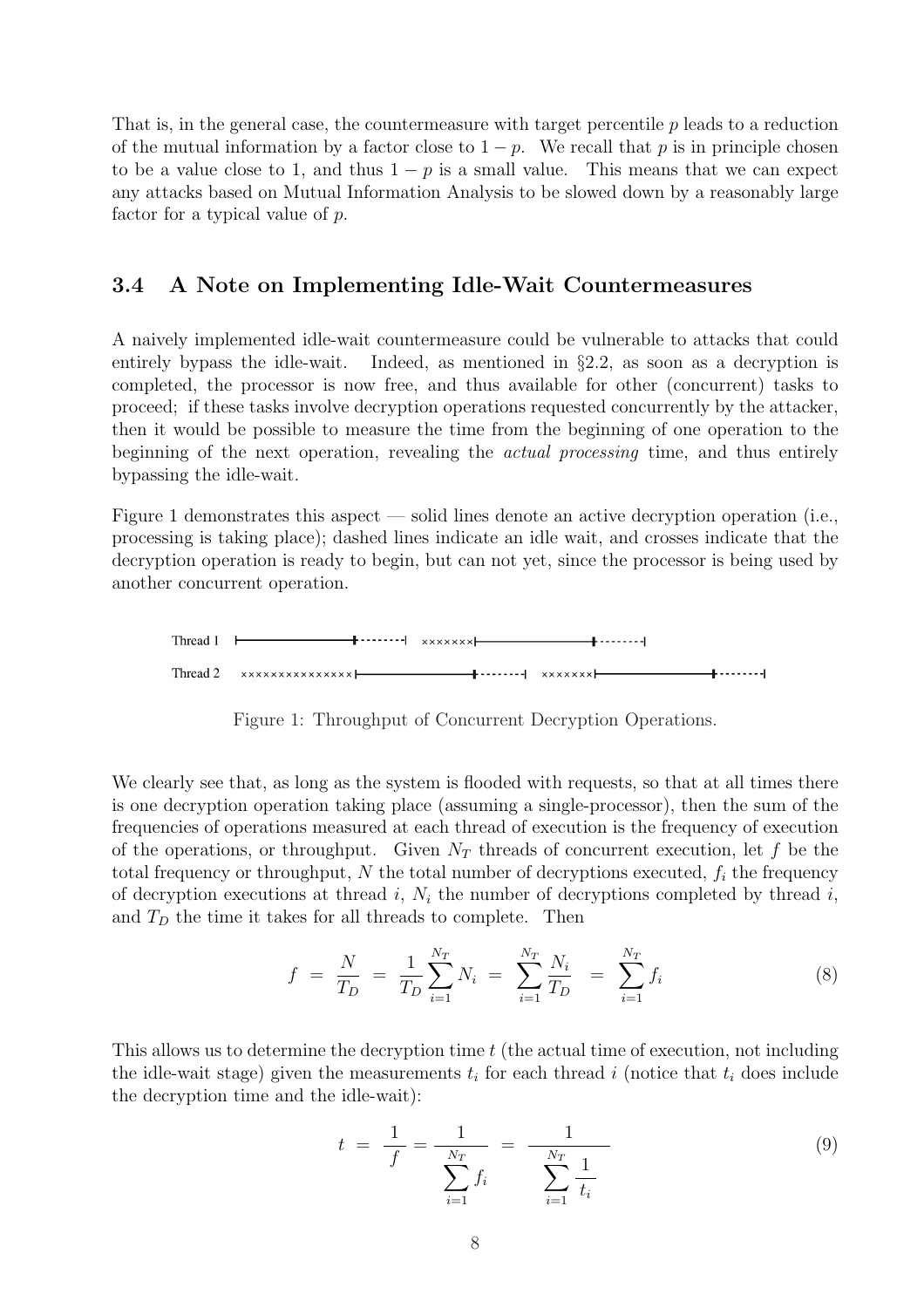We also see that if the idle wait is long, more than two threads would be needed; specifically, the minimum number of threads is given by

$$
\#Threads = \left\lceil \frac{T_P(x) + T_I(x)}{T_P(x)} \right\rceil \tag{10}
$$

where  $T_P(x)$  is the processing time (the time that it takes to complete the actual operation), and  $T<sub>I</sub>(x)$  is the idle wait time. It is straightforward for the attacker to determine this figure: an estimate of the average processing time is done locally; and  $T(x) = T<sub>P</sub>(x) + T<sub>I</sub>(x)$  is measured by requesting decryption operations using a single thread of execution.

All of the above applies to multi-core processors as well — the minimum number of threads is now minimum number *per processor core*. It is also straightforward to see that if more threads are used, the frequency of operations observed on each thread will be lower, but the sum of the frequencies will still be equal to the frequency of execution of operations, or throughput.

Naturally, the attack in the presence of a poorly implemented idle-wait countermeasure is slower than the original attack, since the threads scheduling introduces additional randomness in the timing of the operations, and thus, additional measurement noise. Still, it is clear that the countermeasure should be considered ineffective if it is vulnerable to this attack on the throughput.

#### 3.4.1 Correct Implementation of Idle-Wait Countermeasures

The vulnerability described in this section can be easily avoided; a correct implementation of an idle-wait countermeasure (adaptive or otherwise) should prevent any decryption from starting as long as any other decryption — *including its idle-wait phase* — is still in progress. This means that the throughput of (concurrent) operations is being forced to be equal to the decryption time as measured directly (i.e., including the idle-wait), which defeats the timing attack if properly adjusted.

To this end, a mutex or some suitable synchronization mechanism could be used [9]. An interesting aspect is that this can be done while still maintaining the advantage of leaving the processor free for other concurrent tasks to proceed [9].

## 4 Simulation Setup and Experimental Results

In this section, we present and discuss the experimental part of our study. The results are based exclusively on simulations. The reason for this is that the idle-wait timer resolution required for our proposed method is higher than currently available for typical software implementations; and a hardware implementation is somewhat overkill for the purpose of evaluating the effectiveness of our method.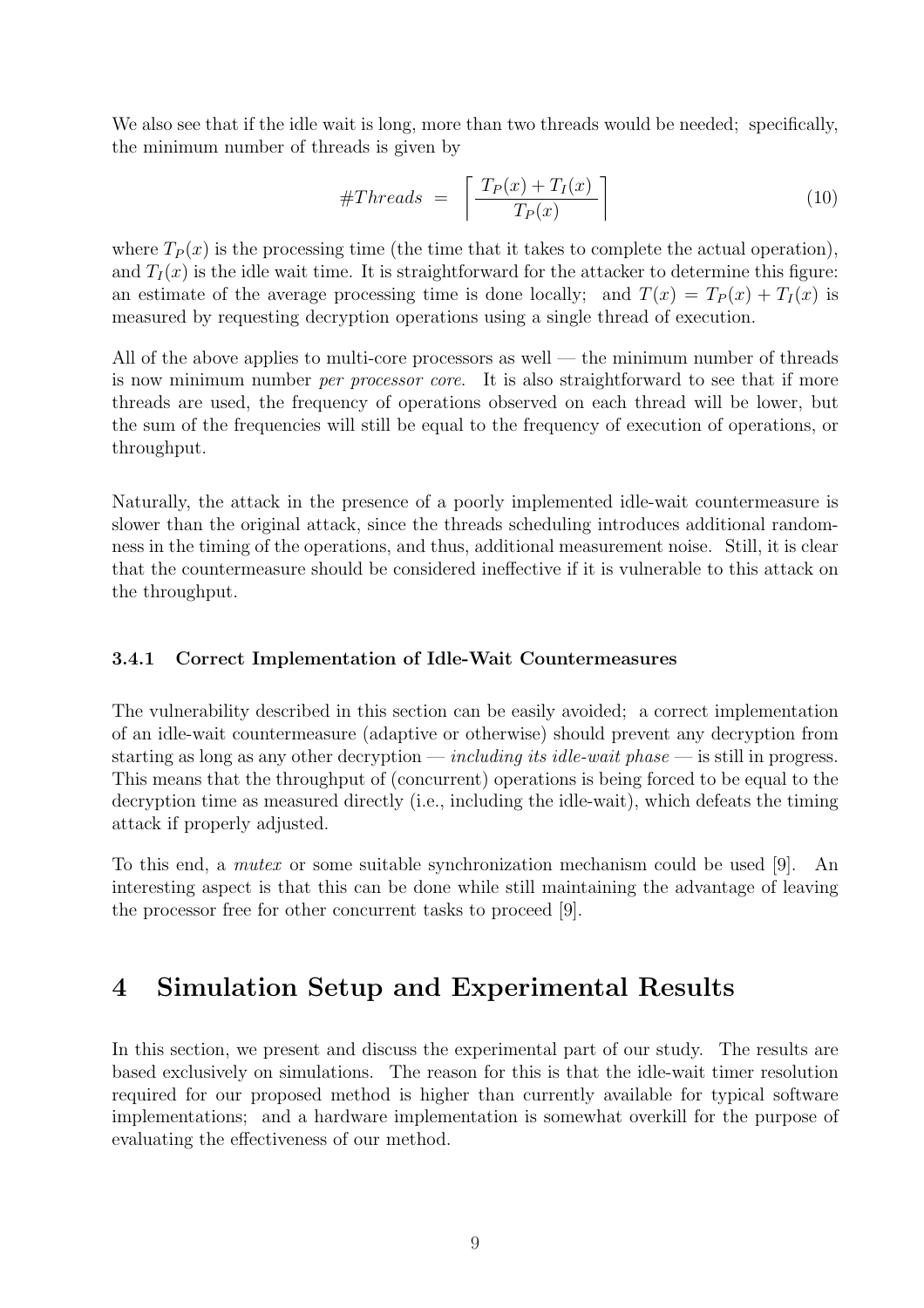## 4.1 Setup

The basic idea for the simulations is to take timing measurements by running the actual decryption operation and then updating the value of T, using the technique described in  $\S 3.1$ . We simulate the decryption followed by idle-wait, and measure the performance penalty of our proposed method. To this end, we produce a sequence of randomly generated values for the ciphertext, and measure the actual processing time for those.

The decryption operation is done through invocation of the appropriate OpenSSL API function call, with blinding disabled [13], using /dev/urandom as the source of randomness for the ciphertexts [10]. With this actual processing time, the simulation can now determine the amount of idle-wait necessary, and with this, the average overhead is obtained.

To optimize the simulations, the processing was split into two independent programs; one program "profiles" the execution speed — generate random ciphertexts, measure the execution time of the decryption, and store these execution times in data files. A second program now uses the stored data, thus avoiding redundant invocations of decryptions, and optimizing the process.

## 4.2 Results

The test platform was an AMD Quad-Core Phenom Processor, 64-bit at 2.5GHz, running Ubuntu Linux 8.04, with  $\rm{gcc/g++ 4.2.4}$ , and OpenSSL 0.9.8g. For the profiling, all graphical interface and networking was shut down, to avoid disrupting the measurements. For the simulation part, this was not critical, as the processing time had been already measured, and the program simply reads the values from a data file. The simulations were done with a set of 1,000,000 (one million) values of ciphertext, with decryptions done with a 1024 bits key, and the measurements done using the CPU clock cycle counter (sub-nanosecond resolution).

#### 4.2.1 Performance Penalty

The measured blinding overhead for OpenSSL, using 1024-bit keys, is 3.1%. This is consistent with the reported range of 2 to 10% [4]. For the performance penalty of our proposed method, we adjusted the target percentile between 99.5 and 100<sup>3</sup>. Figure 2 shows the results for all the simulations.

## 4.3 Resistance to Timing Attacks

Figure 2 shows a crucial piece of evidence in favor of our proposed method regarding resistance to timing attacks, as discussed in §3.2: for percentile 100, the performance penalty is only 3.45%; as already discussed, setting the target percentile at 100 defeats any possible

<sup>&</sup>lt;sup>3</sup> For percentile 100, a different method to update T was used, since the general iterative method would fail; also, obtaining the value for percentile 100 is much simpler than for the general case.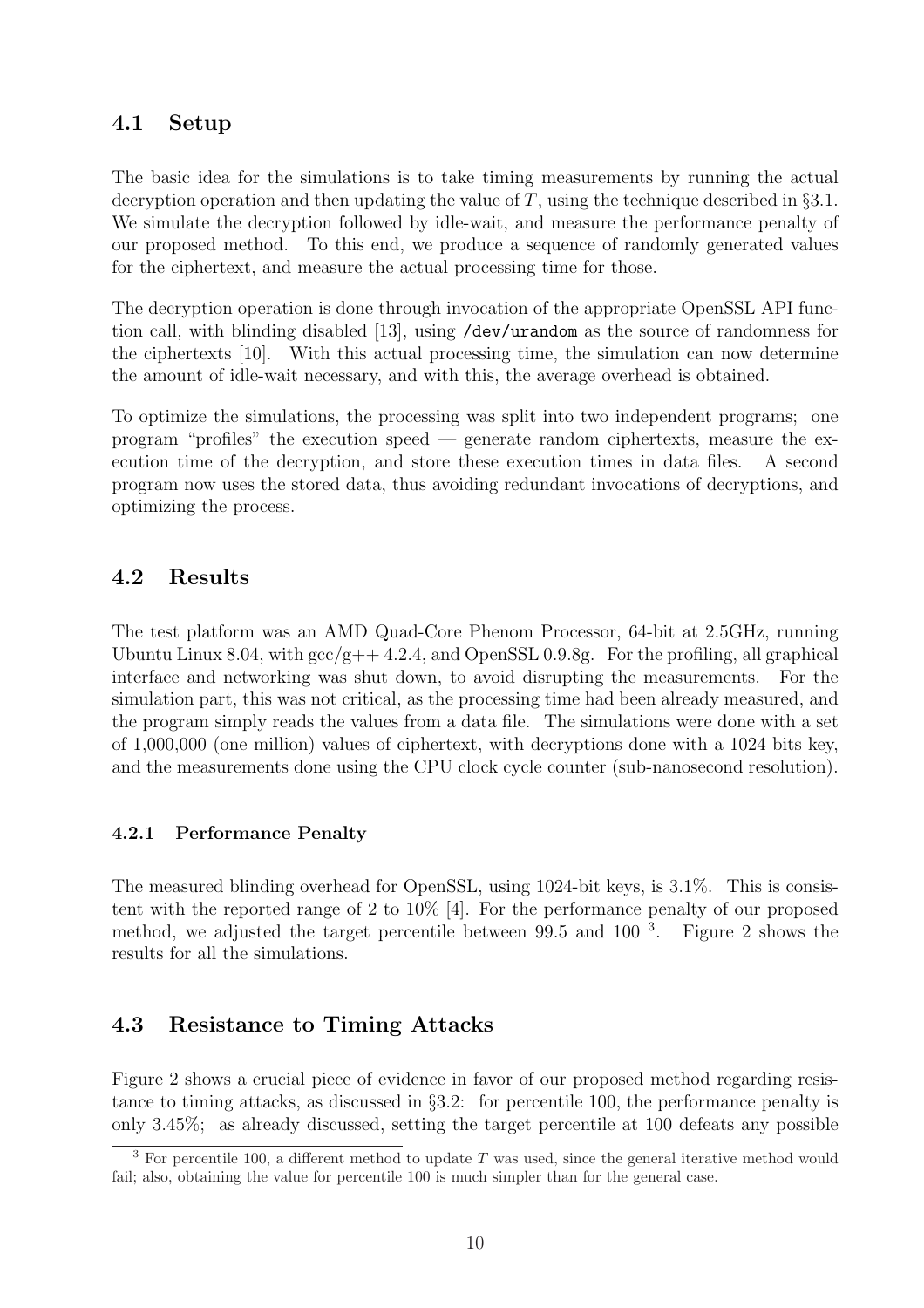

Figure 2: Performance Penalty (in %) of Our Proposed Method.

attack based on measurement of time, since the observed decryption time would be independent of the ciphertext and the decryption key. The corresponding performance penalty is within the lower half of the reported range, and barely above the figure that we measured for our test platform.

It is important, however, to notice that this is the case for RSA, where the decryption exponent is fixed; since the performance penalty is clearly related to the variance of the decryption time, it is to be expected that this figure will be higher for techniques where the decryption exponent is variable, such as Diffie-Hellman and ElGamal. We did not include these measurements in our study.

#### 4.3.1 Case-Study: Resistance Against a Concrete Attack

As additional evidence in favor of our method, we evaluated the resistance against a known and effective timing attack, with the goal of demonstrating that additional efficiency can be obtained if we need to defend against known attacks only  $-$  not an unreasonable design criterion, given that the method can be easily readjusted, should new, more effective attacks were discovered after it was deployed.

The attack is that presented in [4]; we simulated the attack by generating all the ciphertexts that would be required (see [4] for details); since we only want to verify that all the decryption times fall within a certain percentile, we made use of the actual values of  $p$  and  $q$ , instead of executing the attack to guess the bits — clearly, a successful attack would need to use precisely these ciphertexts, as any incorrectly guessed bit would cause the attack to be ineffective for all the following bits. Thus, it makes sense and it is fair to make use of the known factorization  $\{p, q\}$ , even if a real attack would not have such information.

We verified that the attack is successfully defeated with a target percentile of 99.99 (with a corresponding performance penalty of 1.53%); with these settings, we get a value of  $T = 736.4 \mu s$ , which covers the decryption times for the attack ciphertexts. Figure 3 shows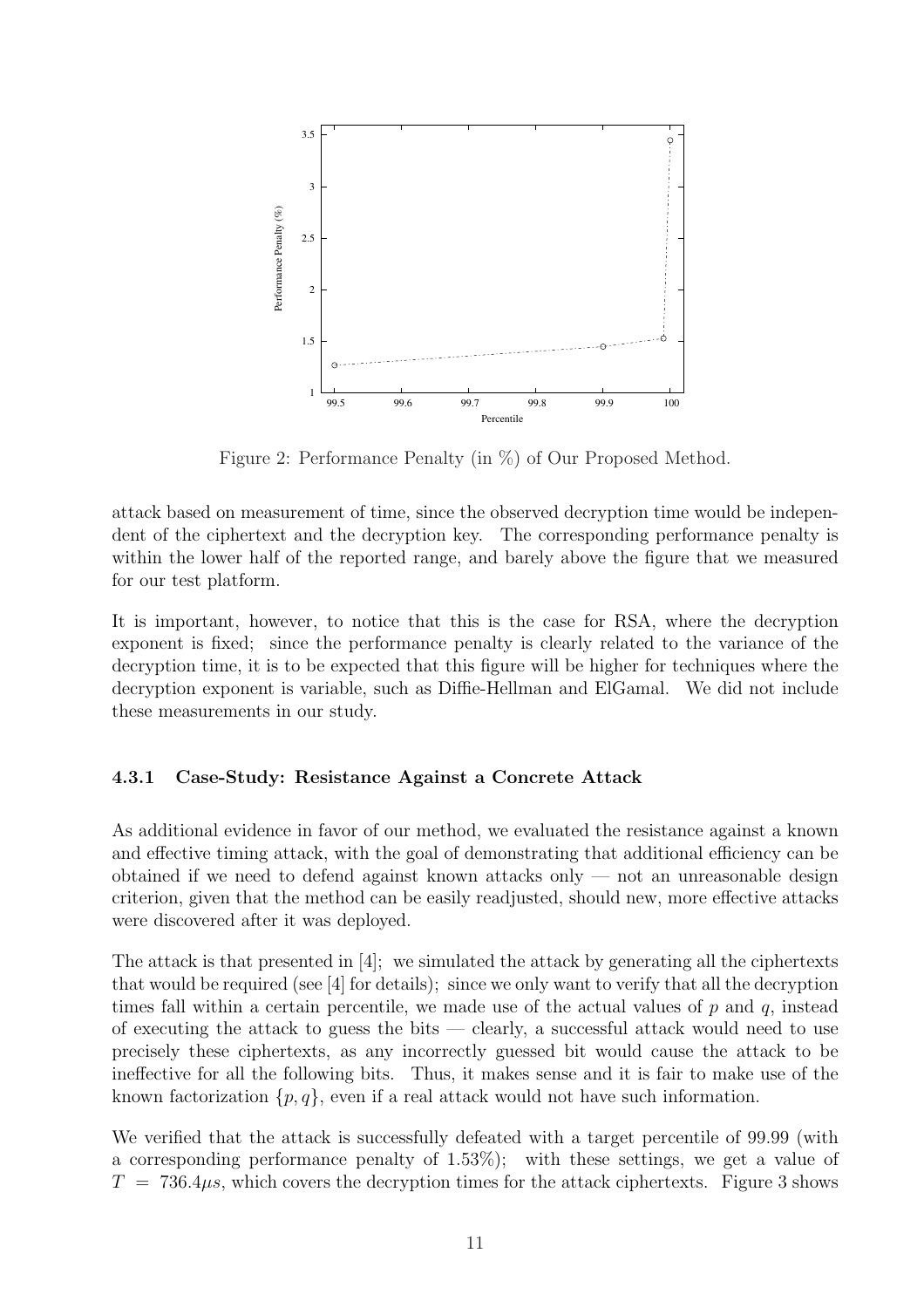

Figure 3: Decryption Times – OpenSSL API without Blinding.

the decryption times for the profiling data (randomly selected ciphertexts) and for the attack ciphertexts.

Even though strictly speaking, we need to cover all ciphertexts to guarantee that we defeat the attack, in a practical sense, the attack would be defeated with a percentile of 99.9, with a corresponding performance penalty of 1.45%; it is not clearly visible in figure 3, but only two ciphertexts exceed percentile 99.9. It is reasonable to assume that an attack like this one, statistical in nature, would be defeated if only a negligible fraction of the required measurements survives the barrier imposed by the countermeasure.

# 5 Discussion and Suggested Work

The results from our experimental setup confirm the validity and show important aspects of the proposed technique and its implementation. We verified the technique's resistance against known attacks, and we see that it does offer good performance, in that it exhibits a performance penalty below that of the blinding countermeasure for a reasonably high security level. In the highest security setting, where we guarantee that any possible timing attack would be defeated, the performance penalty is comparable to that of blinding.

We emphasize again that even for comparable performance penalties, our method has an additional advantage, at least for software implementations: during the idle-wait phase, the processor is available for other tasks to proceed; this is not the case for blinding, in which the performance penalty is given in terms of actual processing that prevents other concurrent tasks from proceeding. This could be an important advantage on systems where multi-tasking is a requirement for the server where the cryptosystem is operating. Though blinding could have an advantage in cases where other side-channel attacks such as Power Analysis [2] are a threat, for many situations, remote timing attacks may be the only plausible side-channel attack, and thus our countermeasure would be perfectly suitable.

On a more theoretical side, we presented analytical evidence that the countermeasure should be effective against attacks based on Mutual Information Analysis; we showed that any such attacks would be slowed down by a reasonably high factor at a reasonable performance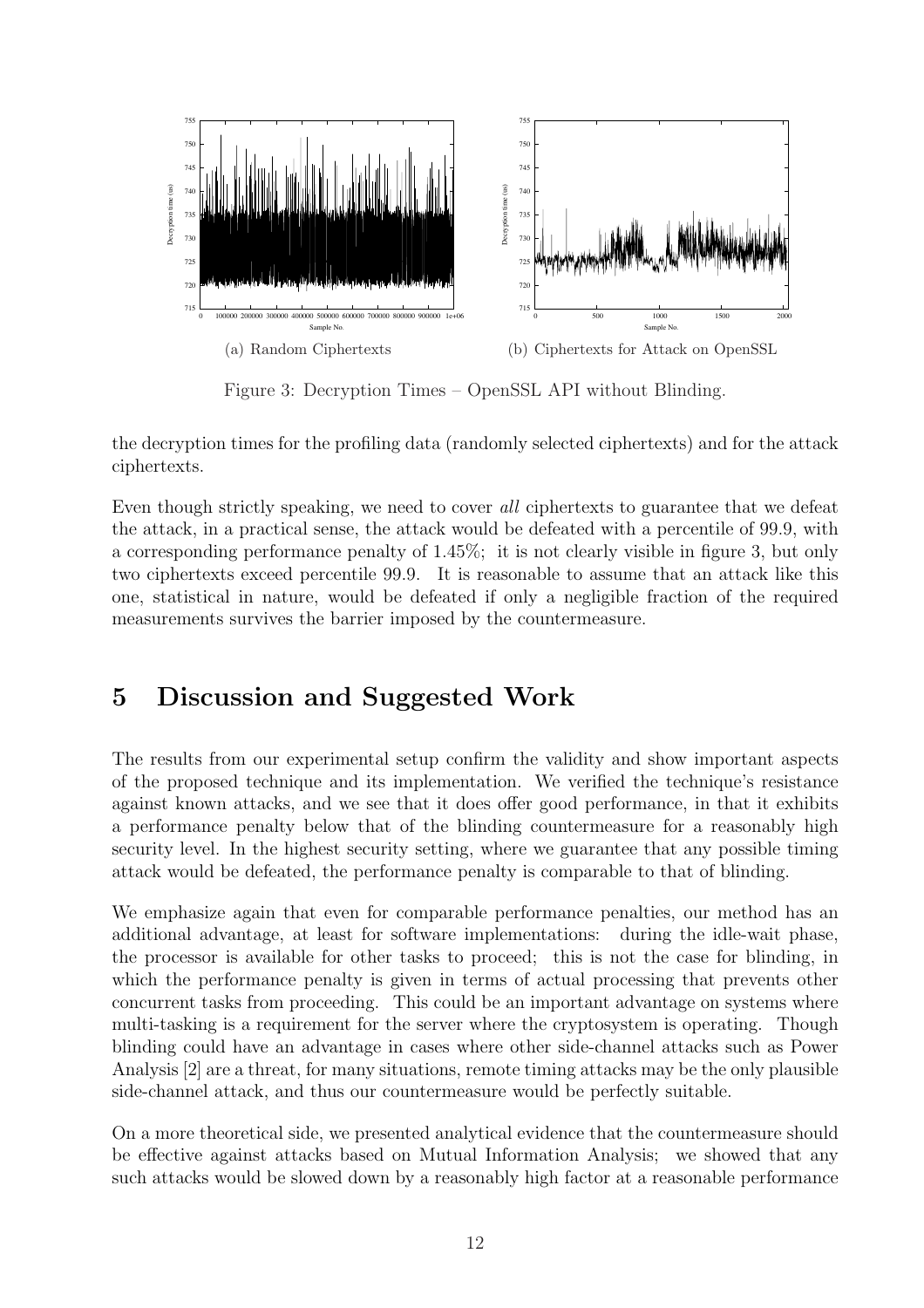penalty. These types of attacks would of course be completely defeated if we use percentile 100, in which case the mutual information would be reduced to zero.

Perhaps one important aspect that could require improvement relates to the practical issue of availability of idle-wait facilities with the required accuracy for software implementations; we observe that there is no fundamental reason why these can not be available; it is simply a matter that at the present time, they are not for the common software platforms. It is perhaps worth noting that a busy-wait countermeasure would not be unreasonable for a software implementation, which would address this issue; we could use the CPU cycle counter on modern processors — with sub-nanosecond resolution — as the basis for a busywait loop after the decryption operation; we sacrifice the benefit of the idle-wait in terms of multitasking performance, but we do keep in mind that the performance penalty is still below the performance penalty with blinding (or comparable, for the highest security setting).

Furthermore, if software implementations used currently available idle-wait facilities — which have lower resolution than required for our method — we notice that the security level would be unaffected, since the measured time is now the required time plus a random value that is uncorrelated to the amount of idle-wait that we introduce. Performance could be negatively affected, depending on how these lower-accuracy idle-wait facilities operate; but again, this would be compensated by the multi-tasking aspect of idle-wait countermeasures.

## 6 Conclusions

In this work, an alternative countermeasure against timing attacks on public-key cryptosystems, namely adaptive idle-wait, has been presented and evaluated. Given the results of our simulations, we can conclude that the method may be more effective, in terms of performance, than blinding solutions. The benefit is twofold, given that the performance penalty in our case comes in terms of idle wait, and thus the processor is available for other tasks to proceed. We also highlighted the additional advantage that with less actual processing required, the system is more efficient in terms of power consumption  $-$  a potentially important issue for, e.g., battery-powered devices.

The method was also shown to be effective in terms of security, in that it was verified that the countermeasure could defeat any possible timing attack, with a performance penalty comparable to that of blinding; it was also shown that the countermeasure defeats a known timing attack with a performance penalty considerably below that of blinding.

For software implementations, we must also consider the issue that standard software platforms do not feature idle-wait or timer facilities with the required accuracy. However, there is nothing that fundamentally prevents our method to be implemented in software. It is simply a matter of the required tools not being currently available in standard software platforms. Timers and idle-wait facilities with high enough accuracy could become mainstream in standard software platforms in the near future.